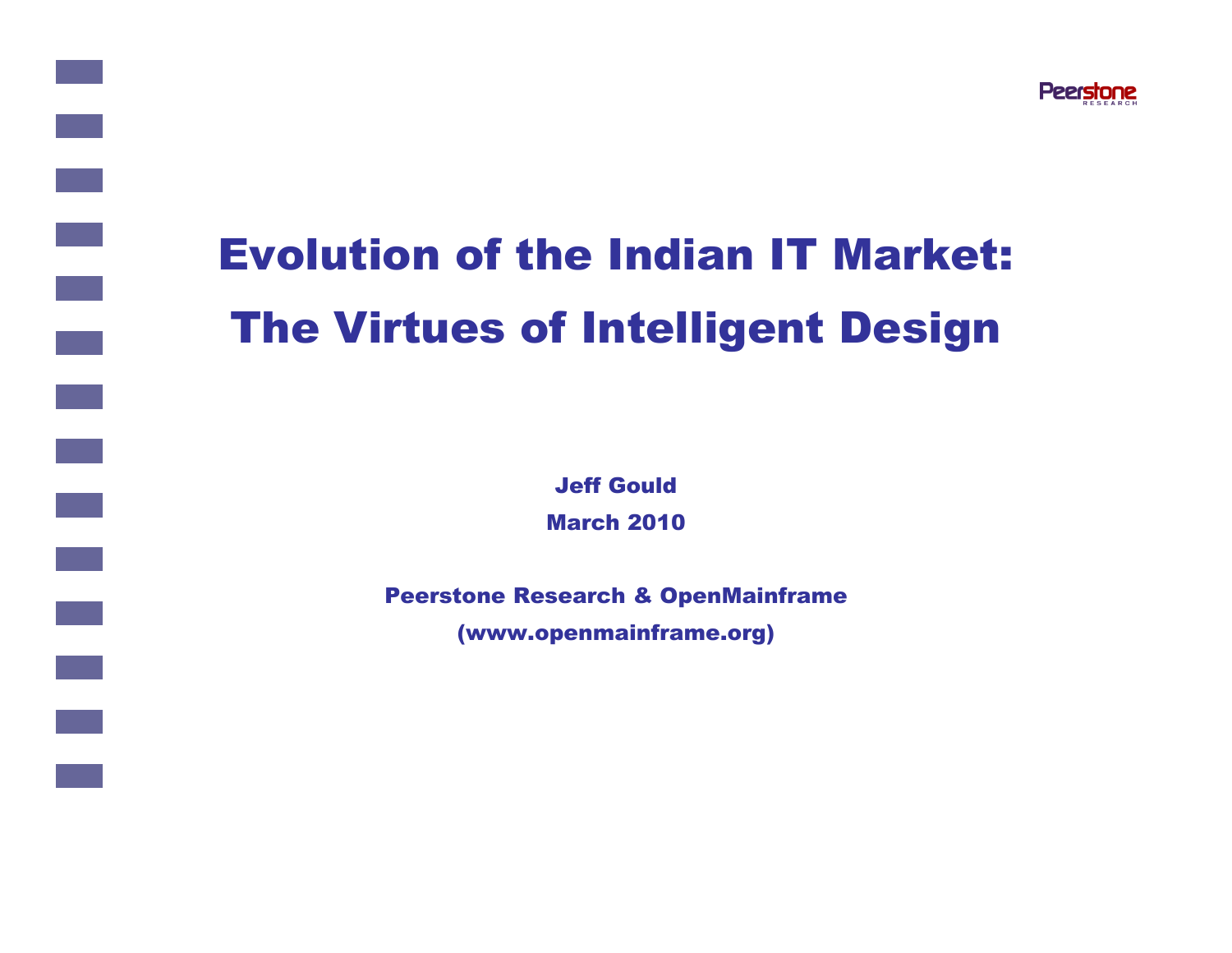

### Evolution, not always intelligent

 $\mathcal{L}^{\text{max}}$ 

 $\mathcal{L}^{\text{max}}$ 

 $\mathcal{L}^{\text{max}}_{\text{max}}$ 

 $\mathbb{R}^n$ 

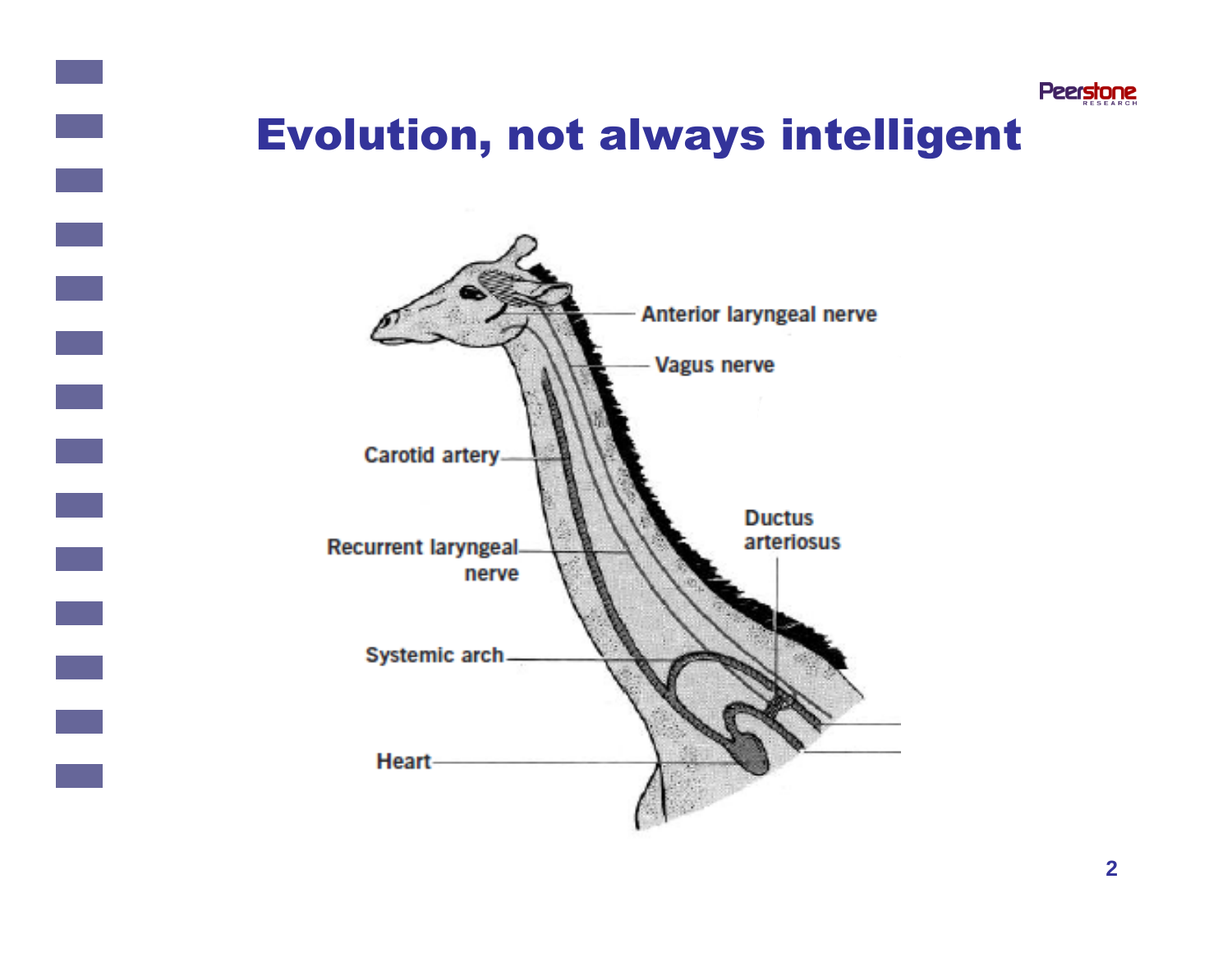

#### How evolution can go wrong

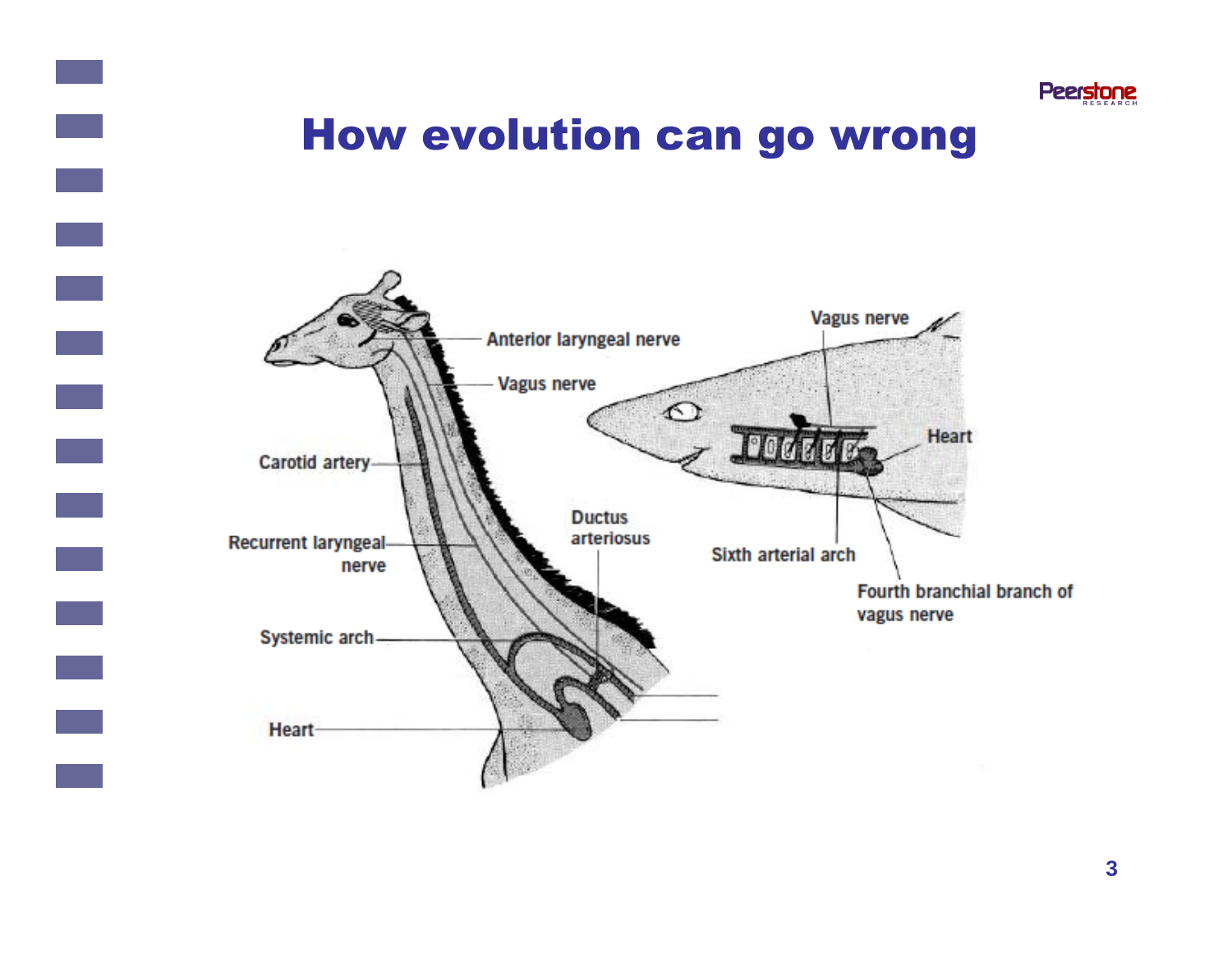

#### What is a stack?

 $\mathcal{L}^{\text{max}}_{\text{max}}$ 

**Application**

**Operating System**

**Processor**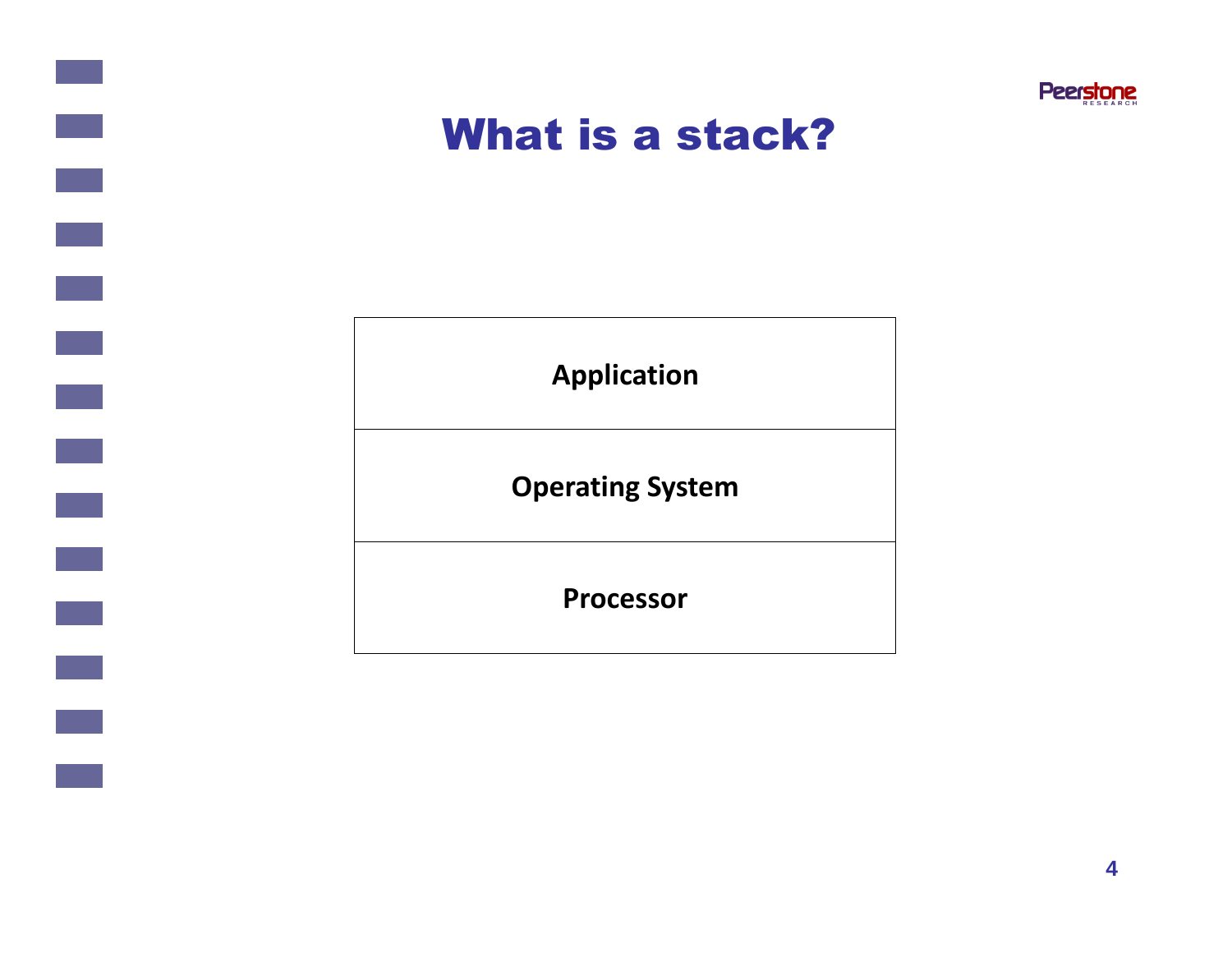

## What is a stack? (examples)

**Application: SAP, Oracle, custom Java, .Net, COBOL...**

**Operating System: Linux, Unix, Windows, z/OS…**

**Processor: Intel/AMD x64, IBM Power, Sun SPARC, IBM z10…**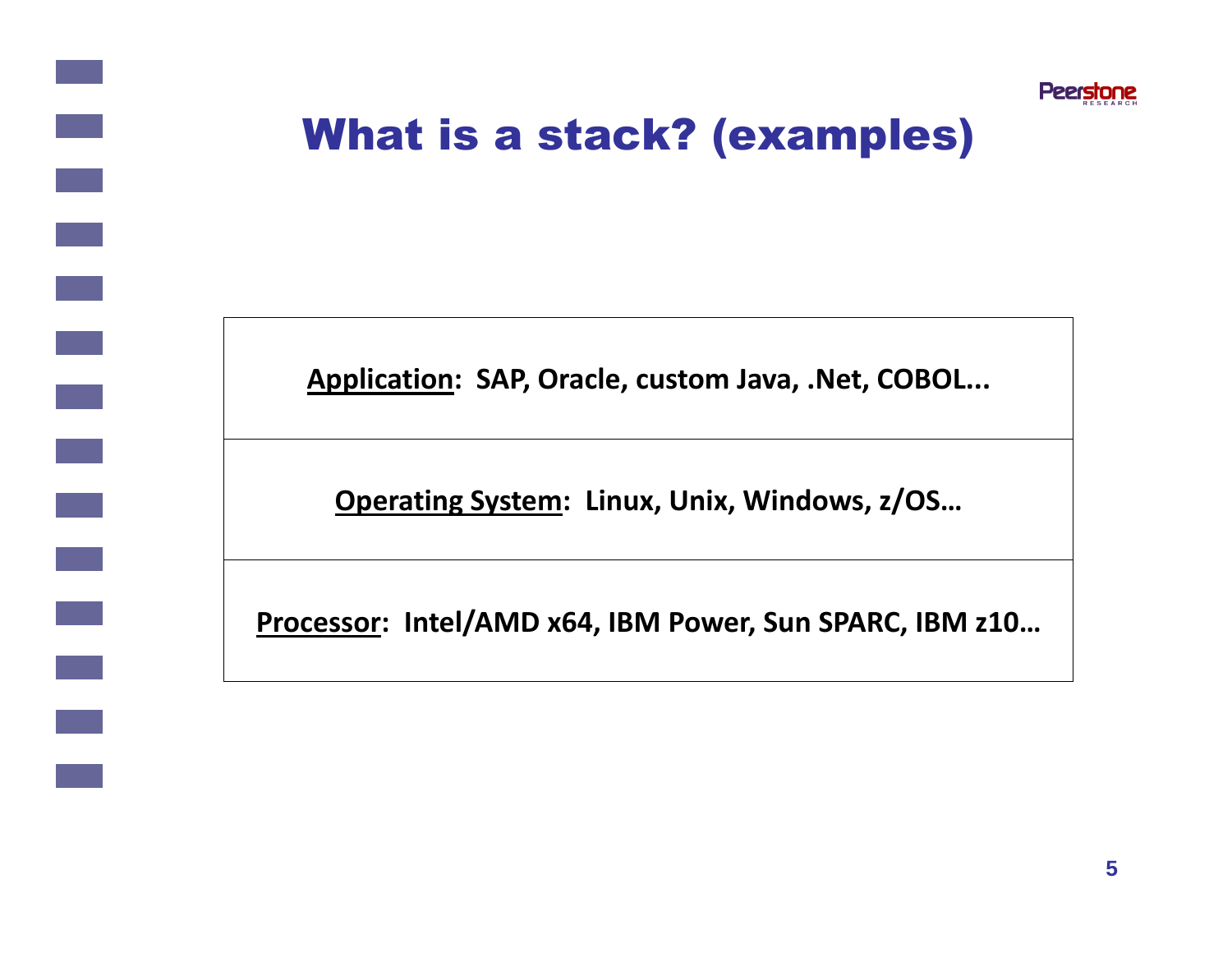

## What stacks really look like

| <b>Software</b><br><b>Vendor</b>                            | <b>IBM</b>                                                                      | <b>Sun</b>                                                             | <b>Oracle</b>                                                            | <b>BEA</b>                                                                                                                                                    | <b>SAP</b>                                                  | <b>Microsoft</b>                                                     | <b>Open Source</b>                                                    |
|-------------------------------------------------------------|---------------------------------------------------------------------------------|------------------------------------------------------------------------|--------------------------------------------------------------------------|---------------------------------------------------------------------------------------------------------------------------------------------------------------|-------------------------------------------------------------|----------------------------------------------------------------------|-----------------------------------------------------------------------|
| <b>Applications</b>                                         | •3rd party<br>packages<br>$\bullet$ Custom<br>•Legacy                           | $\bullet$ 3rd party<br>packages<br>•Custom Java                        | •Oracle<br>·PSFT, SEBL<br>•3rd party<br>packages                         | $\bullet$ SAP<br>•3rd party<br>packages<br>•Partners                                                                                                          |                                                             | •Dynamics<br>•Exchange<br>•3rd party<br>packages<br>$\bullet$ Custom | •SugarCRM,<br>Compiere ERP,<br>Alfresco CMS<br>•Closed source<br>apps |
| BI & DW                                                     | $\bullet$ IBM DB2<br>$\bullet$ Cognos<br>•3rd party BI                          | $\bullet$ ORCL & DB2<br>$-MySQL$<br>possible<br>$\bullet$ 3rd party BI | $\bullet$ Oracle DB<br>•Hyperion,<br>Siebel<br>$\bullet$ 3rd party BI    | $\bullet$ SAPBW<br>•3rd party DB<br>•Business<br>•3rd party BI<br>Objects<br>$\bullet$ 3rd party BI                                                           |                                                             | •SQL Server<br>$\bullet$ MS BI tools<br>•3rd party BI                | •Pentaho,<br>JasperSoft                                               |
| <b>Developer</b><br><b>Tools</b>                            | $\bullet$ Java<br>•Eclipse                                                      | $\bullet$ Java<br>$\bullet$ NetBeans<br>•Eclipse                       | $\bullet$ Java<br>•JDeveloper<br>•Eclipse<br>$\bullet$ PL/SQL &<br>Forms | $\bullet$ ABAP<br>•Java, PHP,<br>Ruby<br>$\bullet$ Java<br>$\bullet$ Workshop<br>•Proprietary<br>•Eclipse<br><b>SAP</b><br>$\bullet$ C++ (Tuxedo)<br>•Eclipse |                                                             | •C#, Visual<br><b>Basic</b><br>·Visual Studio                        | ·PHP, Ruby,<br>Java, Perl,<br>Python                                  |
| Integration<br><b>Middleware</b><br>(SOA, BPM,<br>Portals,) | •WebSphere<br>family                                                            | •SeeBeyond<br>$\bullet$ Java<br>Enterprise<br>System                   | $\bullet$ Fusion<br>middleware                                           | •AquaLogic                                                                                                                                                    | •Netweaver<br>family                                        | $\bullet$ .Net<br>extensions<br>$\bullet$ BizTalk<br>Server          | ·Mule ESB,<br>Java<br>frameworks                                      |
| <b>Application</b><br><b>Server</b>                         | •WebSphere                                                                      | $\bullet$ Glassfish                                                    | •Oracle AS                                                               | ·WebLogic<br>·Tuxedo                                                                                                                                          | •Netweaver                                                  | $\bullet$ .Net                                                       | $\bullet$ JBoss,<br>Glassfish,<br>Tomcat, Ruby,<br>PHP                |
| <b>Database</b>                                             | $\n•$ DB2                                                                       | $-MySQL$<br>•Oracle<br>$\bullet$ DB <sub>2</sub>                       | •Oracle                                                                  | $\bullet$ Oracle<br>•SQL Server<br>$-MySQL$<br>•Sybase                                                                                                        | •Oracle<br>•SQL Server<br>$\bullet$ DB2<br>$\bullet$ Sybase | •SQL Server                                                          | $-MySQL$<br>•Postgres,<br>EnterpriseDB<br>$\bullet$ Ingres            |
| <b>Server OS</b>                                            | $\bullet$ AIX<br>$\bullet$ Linux<br>$\bullet$ Windows<br>$\bullet$ MF & iSeries | $\bullet$ Solaris<br>$\bullet$ Linux                                   | $\bullet$ Linux<br>·Solaris, AIX,<br>HP-UX<br>$\bullet$ Windows          | ·Solaris, AIX,<br>$HP-UX$<br>$\bullet$ Windows<br>$\bullet$ Linux                                                                                             | ·Windows<br>·Solaris, AIX,<br>$HP-UX$<br>$\bullet$ Linux    | $\bullet$ Windows<br>Server                                          | $\bullet$ Linux<br>$-BSD$                                             |

**Source: Peerstone Research, copyright Peerstone Research 2009**

 $\left($   $\blacksquare$  = vendor's own)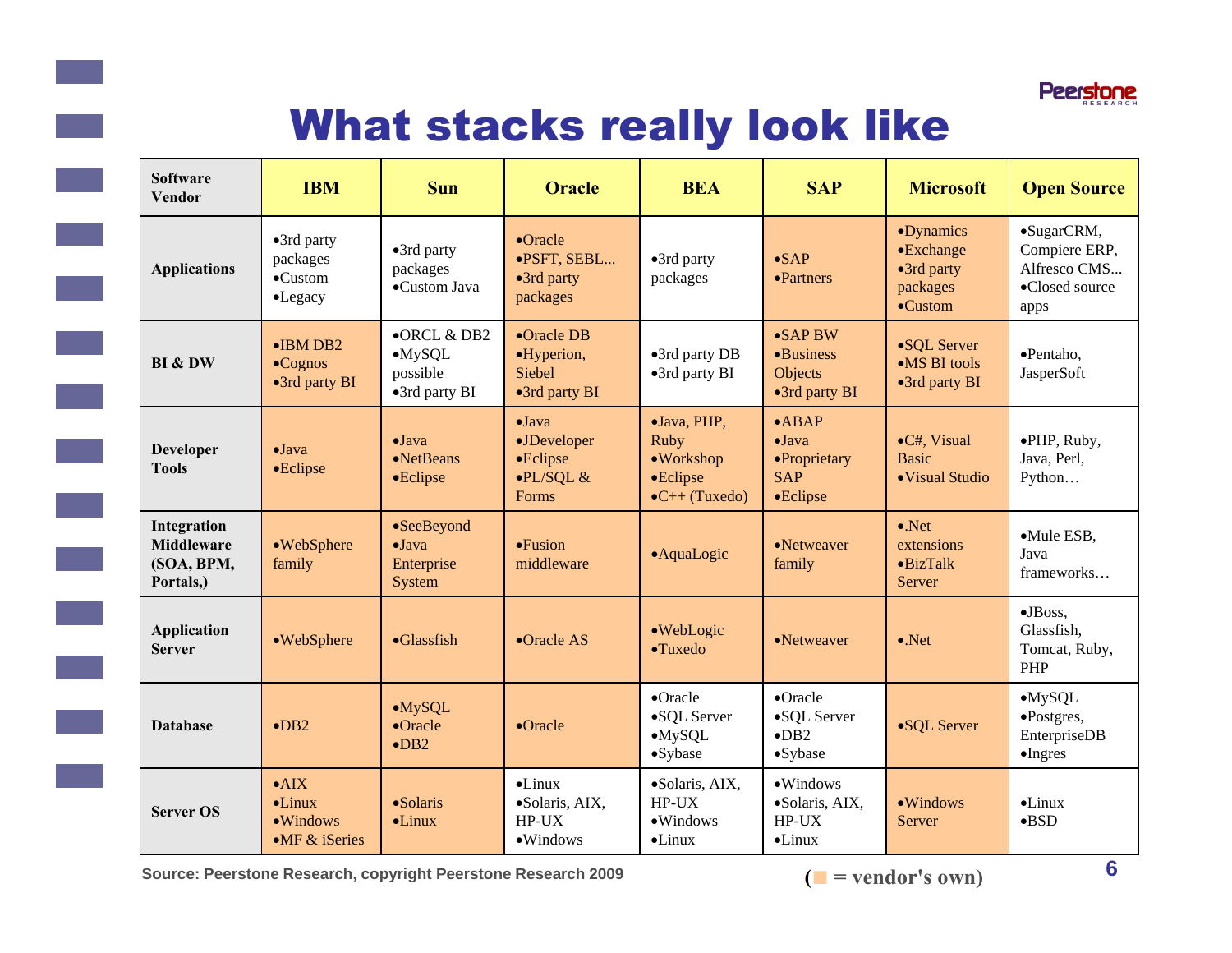

## What is a stack? Vendor Point of View

e.



## (a monolith)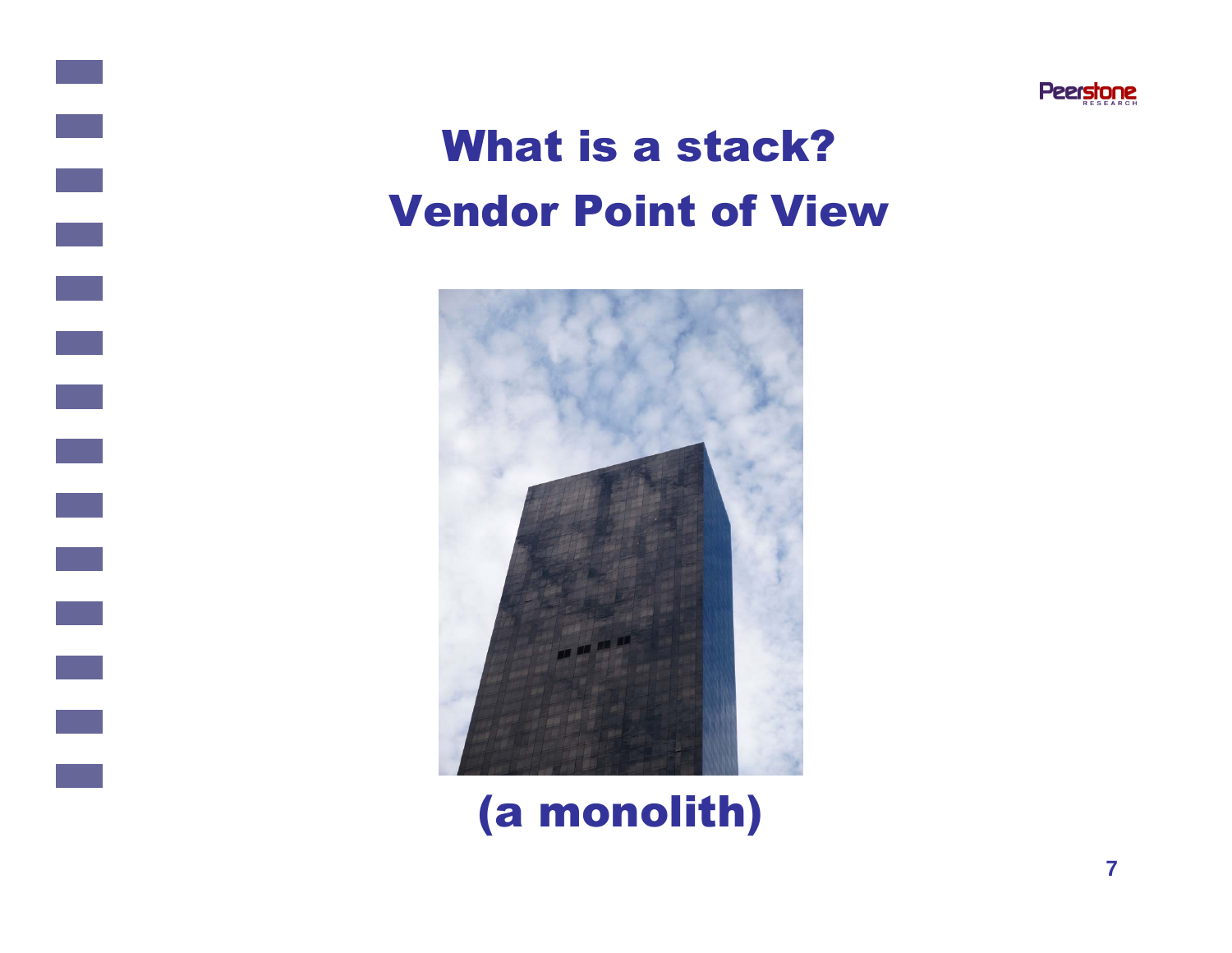

#### How a stack becomes a monolith



Loc k-in = forced vertical integration among stack layers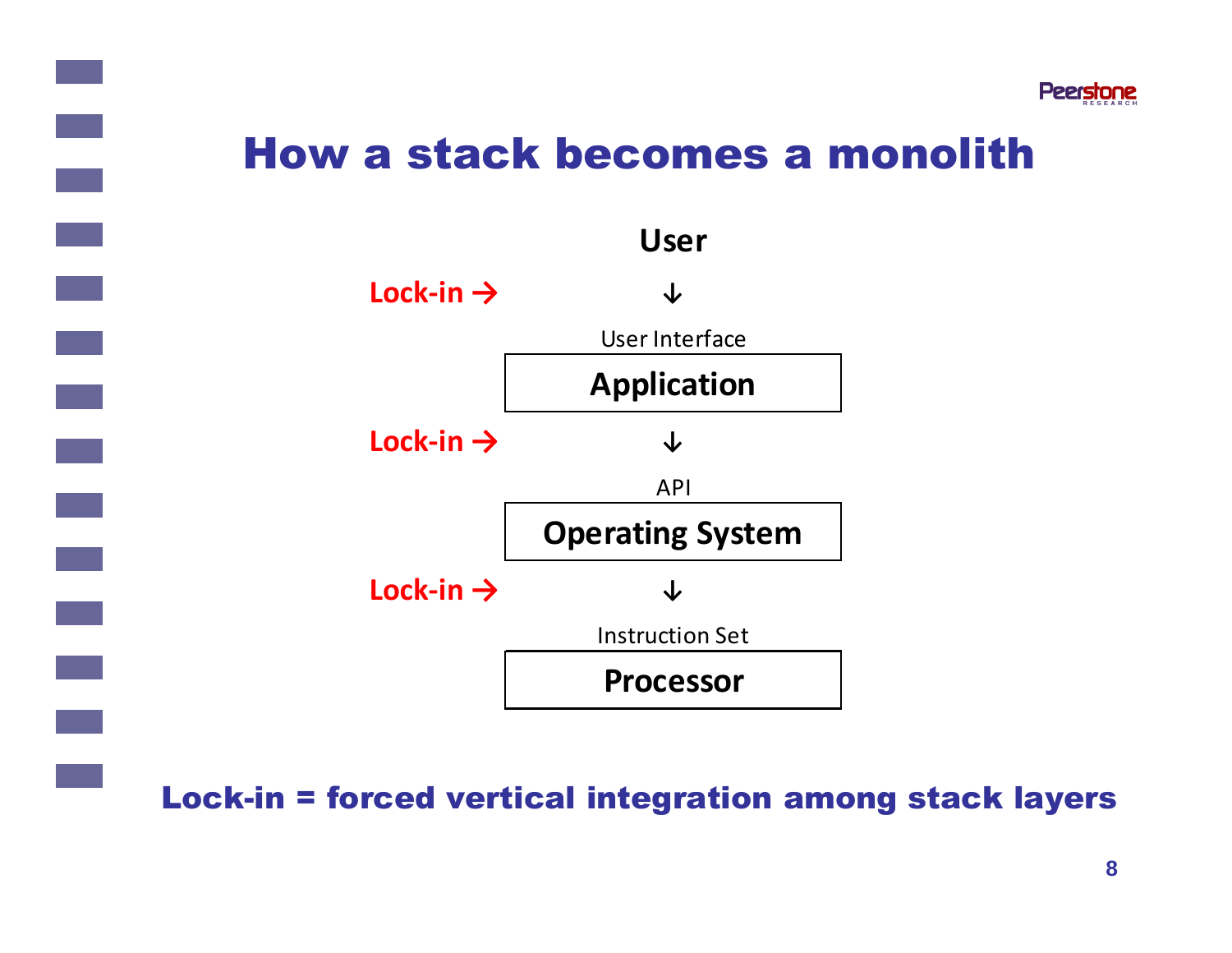

## What is a stack? Customer Point of View

 $\mathbb{R}^n$ 



#### (a market place of intero perable pieces , (a marketplace of interoperable pieces,<br>infinitely recombinable)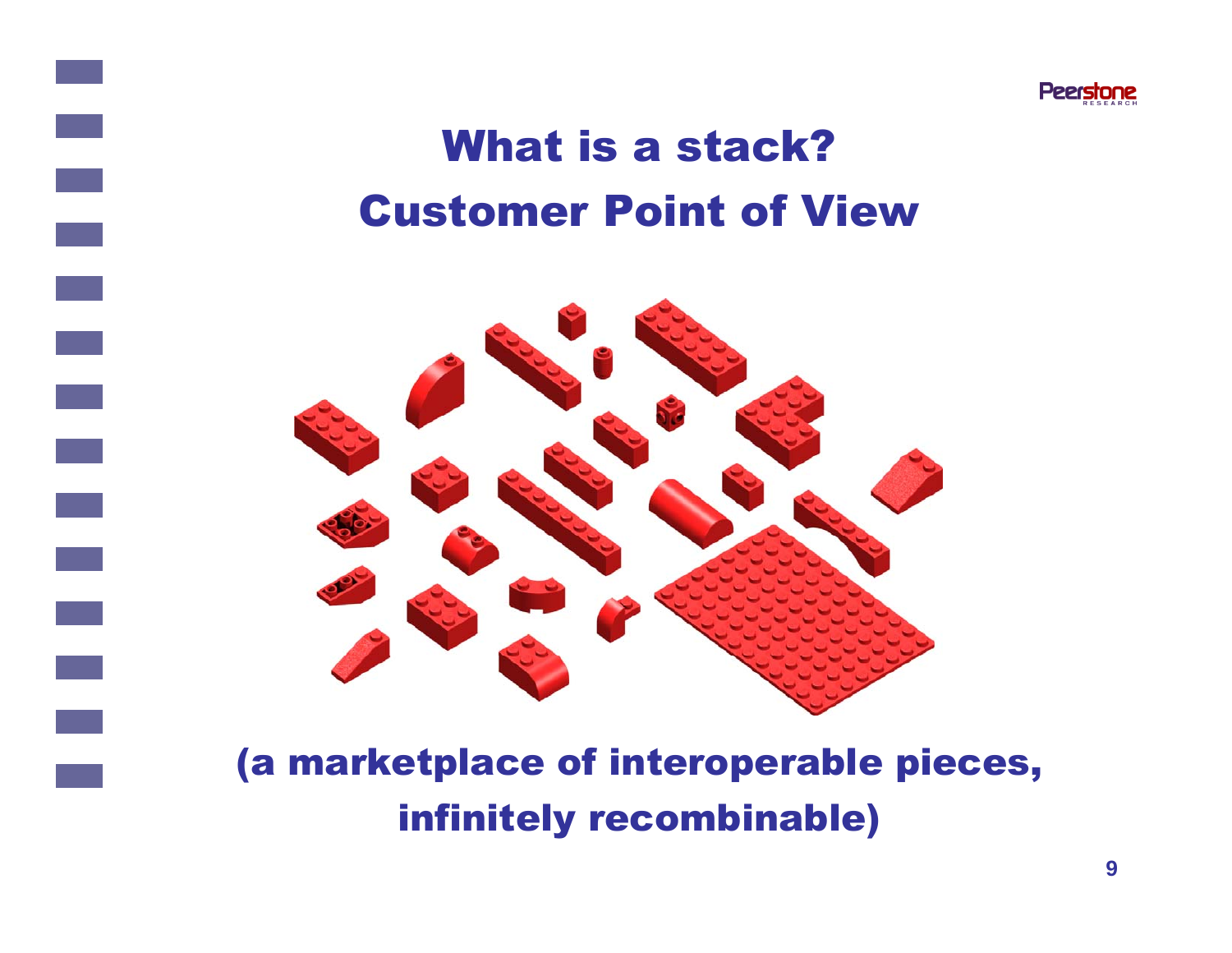

### How a stack becomes a marketplace

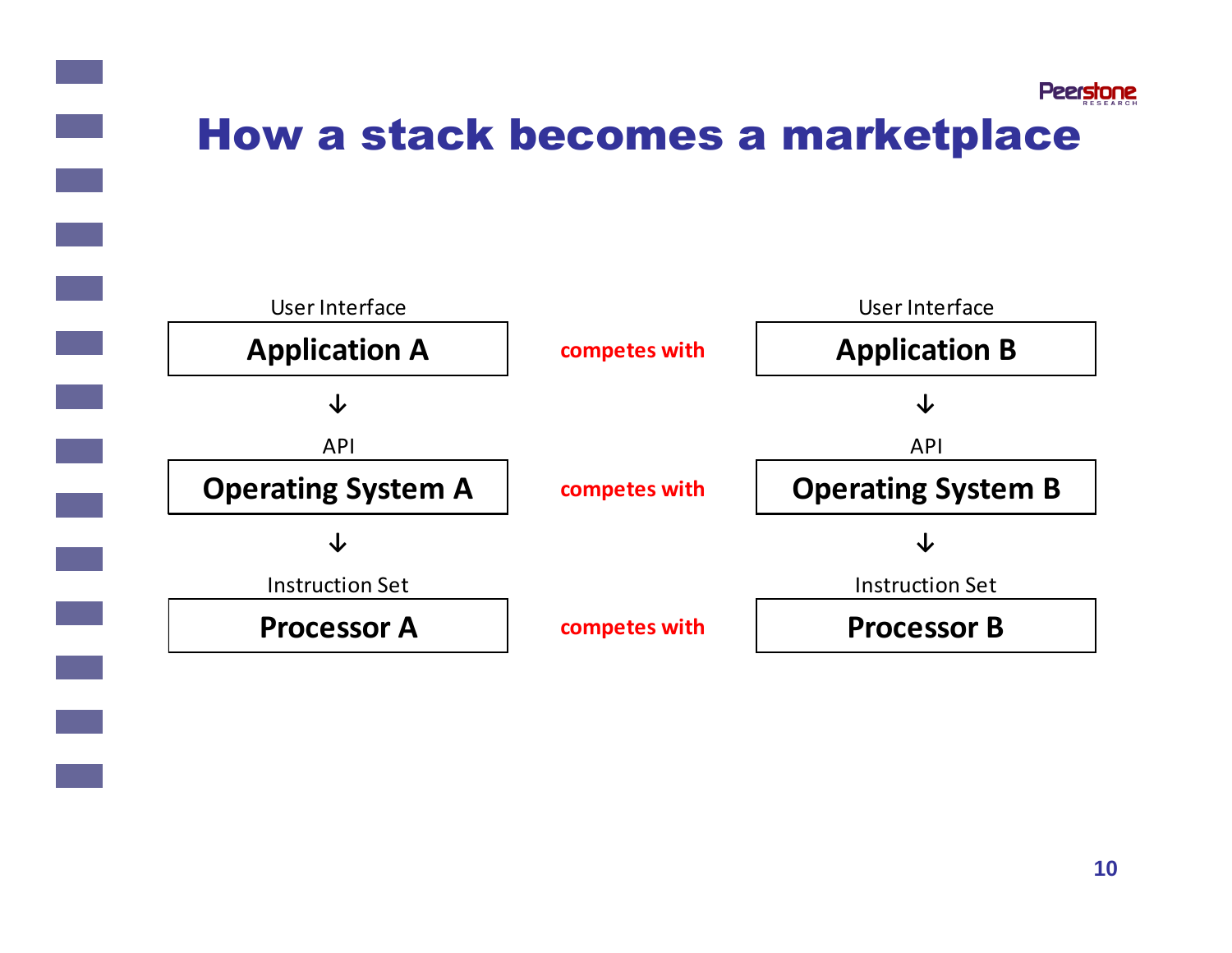

## Marketplace ≠ Disorder

- A marketplace might look chaotic, but there is a hidden order
- • $\dots$  the order of the "invisible hand"
- $\bullet$ In other words, markets can handle coordination tasks…
- $\bullet$  More specifically, integration is a marketable service that adds value to components in a multi-vendor stack
- $\bullet$ A single-vendor monolithic stack is not the *only* answer to the coordination problem…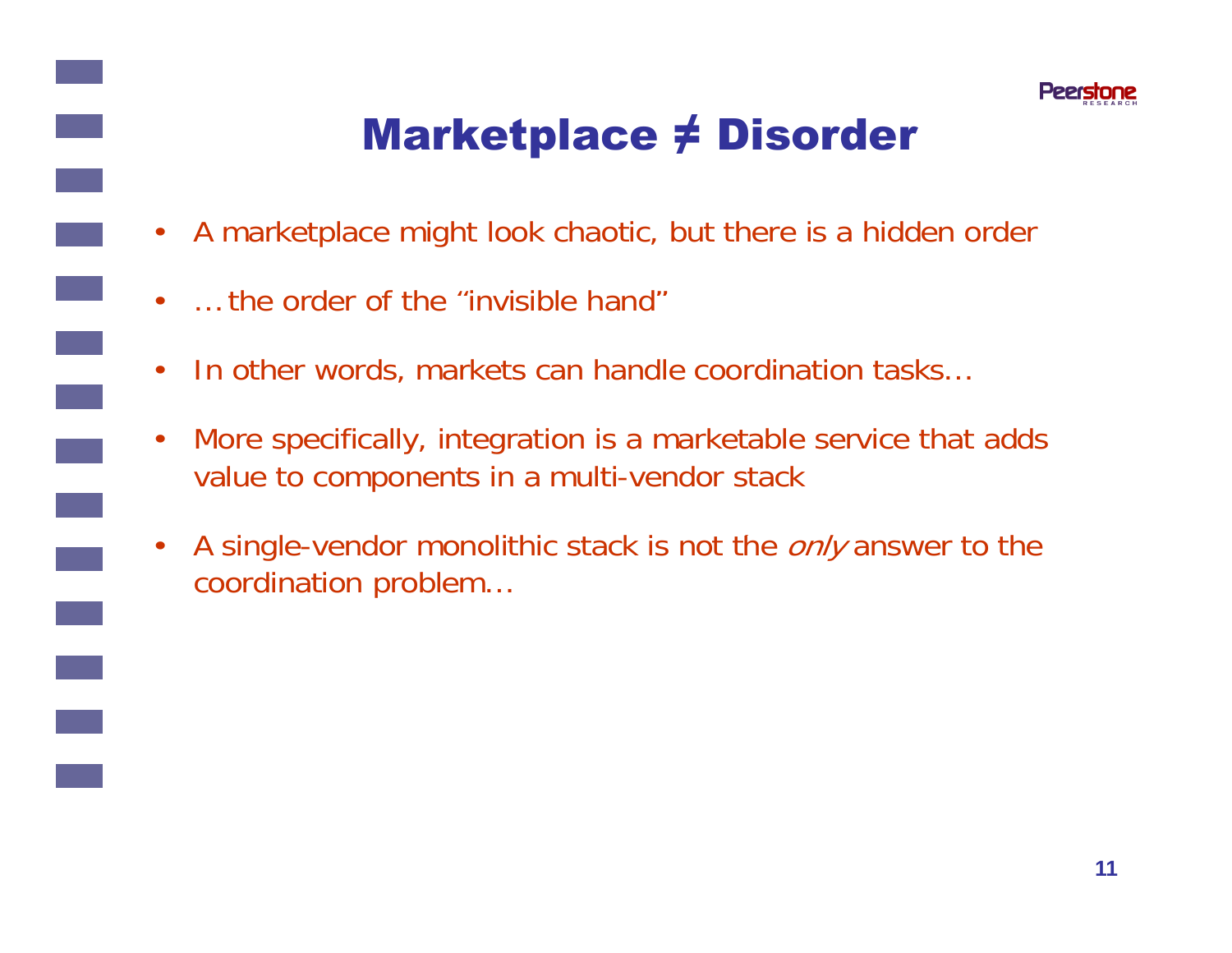

#### Moore's Law: more & more…

 $\mathcal{L}^{\text{max}}_{\text{max}}$ 

 $\mathcal{L}(\mathcal{L})$ 

| <b>Processor</b>                    | <b>Max</b><br><b>Cores</b> | Fab<br><b>Process</b> | <b>Transistors</b> | <b>Clock</b><br>GHz | <b>Typical OS</b>                 | <b>Mainframe</b><br><b>Equivalent</b><br><b>MIPS</b><br>$(1-way)$ |
|-------------------------------------|----------------------------|-----------------------|--------------------|---------------------|-----------------------------------|-------------------------------------------------------------------|
| IBM <sub>z10</sub>                  | 4                          | 65 nm                 | 991 million        | 4.4                 | z/OS, Linux                       | 920                                                               |
| Intel Xeon XE (Beckton)             | 8                          | 45 nm                 | 2.3 billion        | 2.66                | Windows Server,<br>Linux, Solaris | 1107                                                              |
| Sun UltraSPARC T3                   | 16                         | 45 nm                 | 1 billion          | 1.67                | Solaris, Linux                    | 1389                                                              |
| <b>IBM Power7</b>                   | 8                          | 45 nm                 | 1.2 billion        | $3 - 4.14$          | AIX, Linux                        | 1722                                                              |
| <b>AMD Opteron</b><br>(Magny-Cours) | 12                         | 45 nm                 | 2.3 billion        | 3.2                 | Windows Server,<br>Linux, Solaris | 1997                                                              |